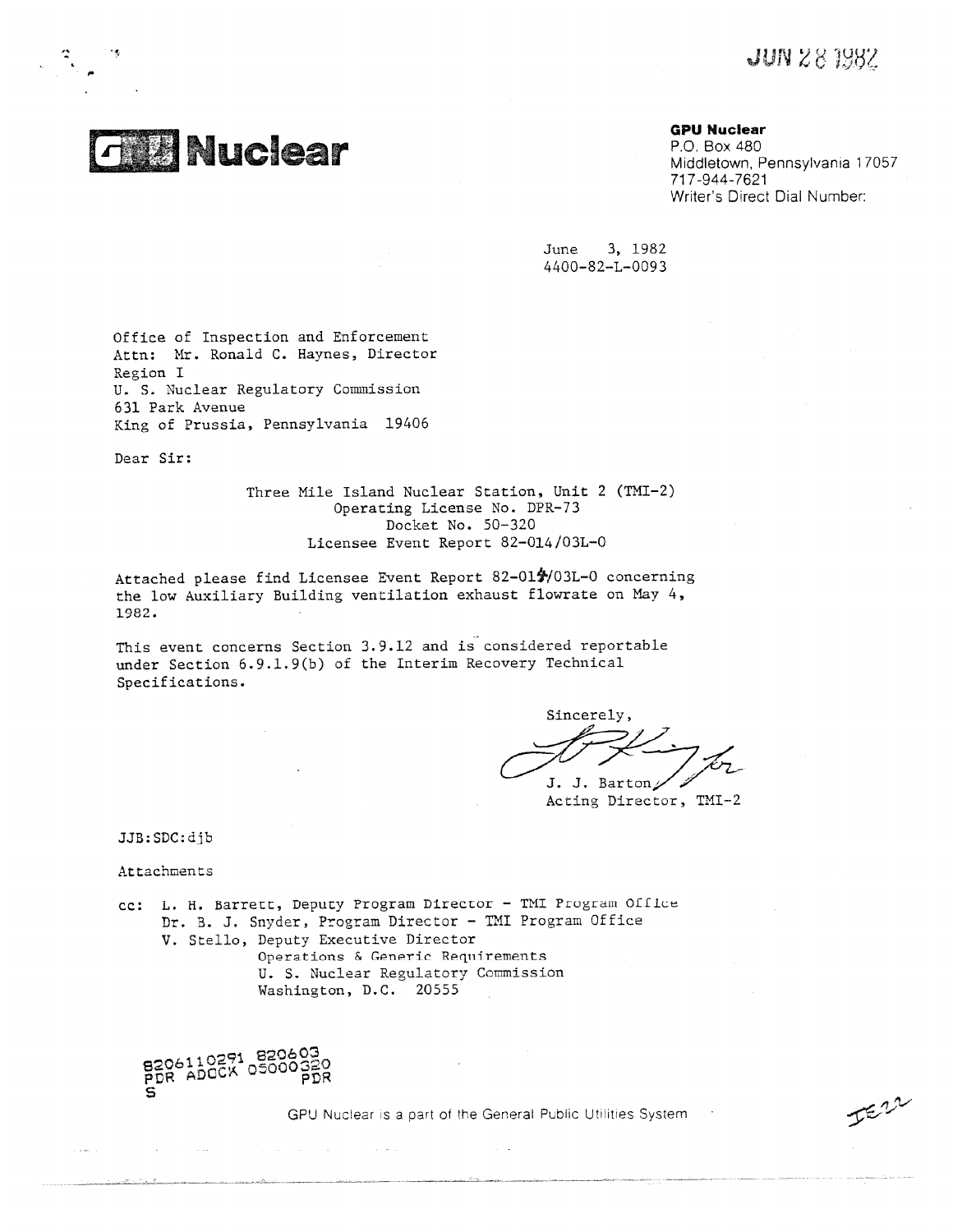| <b>IRC FORM 366</b><br>$7.77$ ) $^{\circ}$ $^{\circ}$ | .<br>Attachment 1<br>LICENSEE EVENT REPORT                                                                                                                                                                                                                                                                                                                                                                                                                                                                                                                                                                                                                                                            |
|-------------------------------------------------------|-------------------------------------------------------------------------------------------------------------------------------------------------------------------------------------------------------------------------------------------------------------------------------------------------------------------------------------------------------------------------------------------------------------------------------------------------------------------------------------------------------------------------------------------------------------------------------------------------------------------------------------------------------------------------------------------------------|
|                                                       | 4400-82-L-0093<br>CONTROL BLOCK:<br>$(\cdot)$<br>(PLEASE PRINT OR TYPE ALL REQUIRED INFORMATION)                                                                                                                                                                                                                                                                                                                                                                                                                                                                                                                                                                                                      |
|                                                       | 0 <br>$\circ$<br>$0 0  -  0  0$ (3) 4<br>0 <sup>1</sup><br>$\mathbf{1}$<br>〔5〕<br>$\mathbf{2}$                                                                                                                                                                                                                                                                                                                                                                                                                                                                                                                                                                                                        |
| CON'T<br>$0$   1<br>$\overline{2}$<br>$^{\circ}$      | REPORT<br>$10 10 10 13 12 10 0$<br>82(8)06<br>$\epsilon$<br>SOURCE<br>EVENT DESCRIPTION AND PROBABLE CONSEQUENCES (10)<br>At 1900 hours on May 4, 1982 it was observed that the Auxiliary Building ventilation                                                                                                                                                                                                                                                                                                                                                                                                                                                                                        |
|                                                       | exhaust flowrate had been fluctuating between 67,000 cfm and 63,000 cfm, repeatedly                                                                                                                                                                                                                                                                                                                                                                                                                                                                                                                                                                                                                   |
| $3^-$<br>$\mathbf{0}$                                 | Flow<br>dropping below the Tech Spec (TS) referenced exhaust flowrate of >65,000 cfm.                                                                                                                                                                                                                                                                                                                                                                                                                                                                                                                                                                                                                 |
| $\overline{4}$<br>0<br>-5                             | This<br>recorders show that the flow oscillation condition existed since 1500 hours.                                                                                                                                                                                                                                                                                                                                                                                                                                                                                                                                                                                                                  |
| $\circ$<br>0                                          | event is considered reportable per Tech Spec 6.9.1.9(b) due to entry into and                                                                                                                                                                                                                                                                                                                                                                                                                                                                                                                                                                                                                         |
| 6<br>7                                                | compliance with the action statement of Tech Spec 3.9.12. This event had no effect                                                                                                                                                                                                                                                                                                                                                                                                                                                                                                                                                                                                                    |
| 0.<br>8                                               | on the health and safety of the public.                                                                                                                                                                                                                                                                                                                                                                                                                                                                                                                                                                                                                                                               |
|                                                       | <b>OCCURRENCE</b><br><b>REVISION</b><br><b>SEQUENTIAL</b><br>REPORT<br><b>EVENT YEAR</b><br>REPORT NO.<br>CODE<br>TYPE<br>LER/RO  <br>NO.<br>13<br>O<br>17<br>REPORT<br>0.<br><b>NUMBER</b><br>28<br>29<br>26<br>30<br>32<br>ATTACHMENT<br>SUBMITTED<br>NPRD-4<br>ACTION FUTURE<br>PRIME COMP.<br>COMPONENT<br>EFFECT<br>ON PLANT<br>SHUTDOWN<br>METHOD<br>HOUNS(22)<br>TAKEN ACTION<br>FORM SUB.<br><b>SUPPLIER</b><br><b>MANUFACTURER</b><br>0.<br>0<br>-0<br>z<br>N<br>2(19)<br>Z(20)<br>(21<br>$X(\mathfrak{g})$<br>$Y \mid (23)$<br>z<br>(25<br>(2a)<br>q<br>-9<br>z<br>۹<br>33<br>$-$ 34<br>35<br>36<br>37<br>41<br>40<br>42<br>43<br>44<br>47<br>CAUSE DESCRIPTION AND CORRECTIVE ACTIONS (27) |
| $\circ$<br>$\mathbf{1}$                               | Investigation identified no apparent cause for the flowrate oscillations.<br>The.                                                                                                                                                                                                                                                                                                                                                                                                                                                                                                                                                                                                                     |
| 1                                                     | operating exhaust fans AH-E-8C and 8D were secured and fans 8A and 8B were started                                                                                                                                                                                                                                                                                                                                                                                                                                                                                                                                                                                                                    |
| $1$   2                                               | at 1943 hours on May 4, 1982. No oscillations were observed after that time.                                                                                                                                                                                                                                                                                                                                                                                                                                                                                                                                                                                                                          |
| 1 3                                                   |                                                                                                                                                                                                                                                                                                                                                                                                                                                                                                                                                                                                                                                                                                       |
| 114<br>8.<br>5.                                       | <b>q</b><br>80<br>METHOD OF<br>FACILITY<br>STATUS<br>(30)<br>OTHER STATUS<br>(32)<br><b>% POWER</b><br><b>DISCOVERY</b><br><b>DISCOVERY DESCRIPTION</b><br>$0$ (29) Recovery mode<br>01<br>0 <sup>1</sup><br>(31) <br>Operator observation<br>A<br>12<br>44                                                                                                                                                                                                                                                                                                                                                                                                                                           |
| 89<br>6                                               | 10<br>13<br>45<br>46<br>80<br>CONTENT<br><b>ACTIVITY</b><br>AMOUNT OF ACTIVITY (35)<br>LOCATION OF RELEASE (36)<br>RELEASED OF RELEASE<br>33)<br>N/A<br>Z<br>N/A<br>10<br>45<br>80<br>11<br>PERSONNEL EXPOSURES                                                                                                                                                                                                                                                                                                                                                                                                                                                                                       |
|                                                       | DESCRIPTION (39)<br><b>NUMBER</b><br>TYPE<br>37)J Z<br>$\Omega$<br>O.<br>10<br>(38)<br>N/A<br>13<br>9<br>$\overline{\mathbf{11}}$<br>80<br>PERSONNEL INJURIES                                                                                                                                                                                                                                                                                                                                                                                                                                                                                                                                         |
|                                                       | DESCRIPTION <sup>(41)</sup><br><b>NUMBER</b><br>$\Omega$<br>10.<br>(40)<br>0<br>N/A<br>12<br>11<br>80                                                                                                                                                                                                                                                                                                                                                                                                                                                                                                                                                                                                 |
| 9.                                                    | LOSS OF OR DAMAGE TO FACILITY (43)<br>TYPE<br><b>DESCRIPTION</b><br>N/A<br>z<br>(42)<br>10<br>8206110295 820603<br>80<br>PUBLICITY<br>PDR ADOCK 05000320<br>NRC USE ONLY<br>DESCRIPTION (45)                                                                                                                                                                                                                                                                                                                                                                                                                                                                                                          |
| $\circ$                                               | <b>ISSUED</b><br>(44)<br>PDR<br>Ν                                                                                                                                                                                                                                                                                                                                                                                                                                                                                                                                                                                                                                                                     |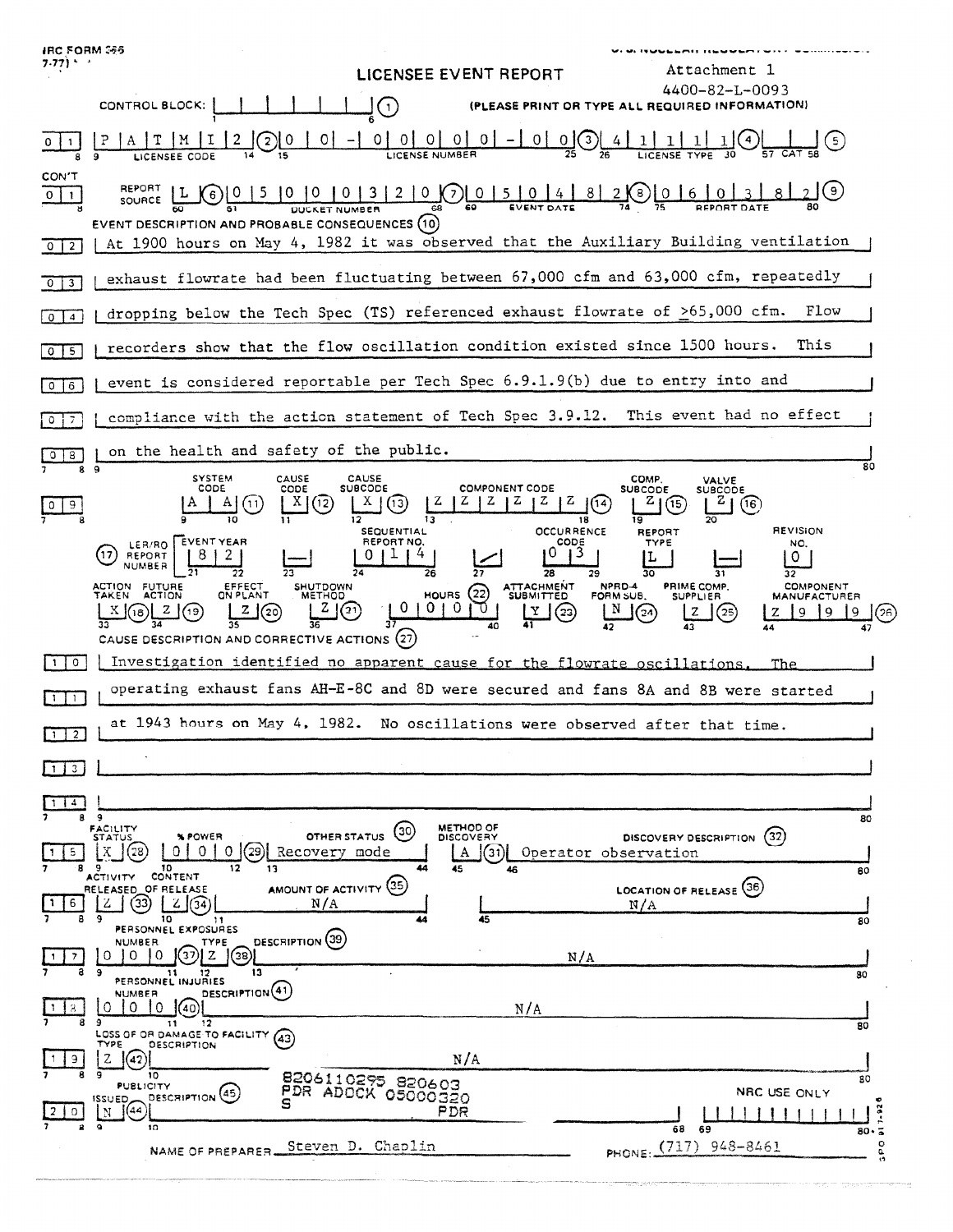# LICENSEE EVENT REPORT NARRATIVE REPORT TMI-II LER  $82-014/031-0$ EVENT DATE  $-$  May 4, 1982

## I. EXPLANATION OF OCCURRENCE

At 1900 hours on May 4, 1982 it was observed that the Auxiliary Building ventilation exhaust flowrate had been fluctuating between 67,000 cfm and 63,000 cfm, repeatedly dropping below the Tech Spec (TS) referenced exhaust flowrate of >65,000 cfm. Flow recorders show that the flow oscillation condition existed since 1500 hours. This event is considered reportable per Tech Spec 6.9.1.9(b) due to entry into, and compliance with, the Action Statement of Tech Spec 3.9.12. This event had no effect on the health and safety of the public.

## li. CAUSE OF THE OCCURRENCE

Upon realization of the fluctuations, limited investigation could not identify the cause of the oscillations. Then at 1943 hours the then operating exhaust fans (AH-E-8C and 8D) were secured and fans 8A and 8B were started. Subsequent investigations included checks of the exhaust fan/vortex damper units, the damper control units, and the flow instruments. Nothing was identified which could account for the flow oscillations.

## III. CIRCUMSTANCES SURROUNDING THE OCCURRENCE

At the time of the occurrence, the Unit 2 facility was in a longterm cold shutdown state. The reactor decay heat was being removed via loss to ambient. Throughout the event there was no effect on the Reactor Coolant System or the core.

## IV. CORRECTIVE ACTIONS TAKEN CR TO BE TAKEN

#### IMMEDIATE

Upnn securing exhaust fans AH-E-8C/8D and starting AH-E-8A/8B the flowrate oscillations were eliminated.

#### LONG TERM

 $\mathcal{C}(\mathcal{E}_k)$  ,  $\mathbf{X}^{(k)}$ 借款

No further actions are considered appropriate at this time based on the fact that no equipment problems could be identified which could account for the oscillations ard also that the 8C/8D fans have been operated since May 4, 1982 without any evidence of the oscillations. In the event that this phenomena reoccurs, the Operations Department will promptly initiate an investigation while flow oscillations exist.

 $\sim 10^{11}$